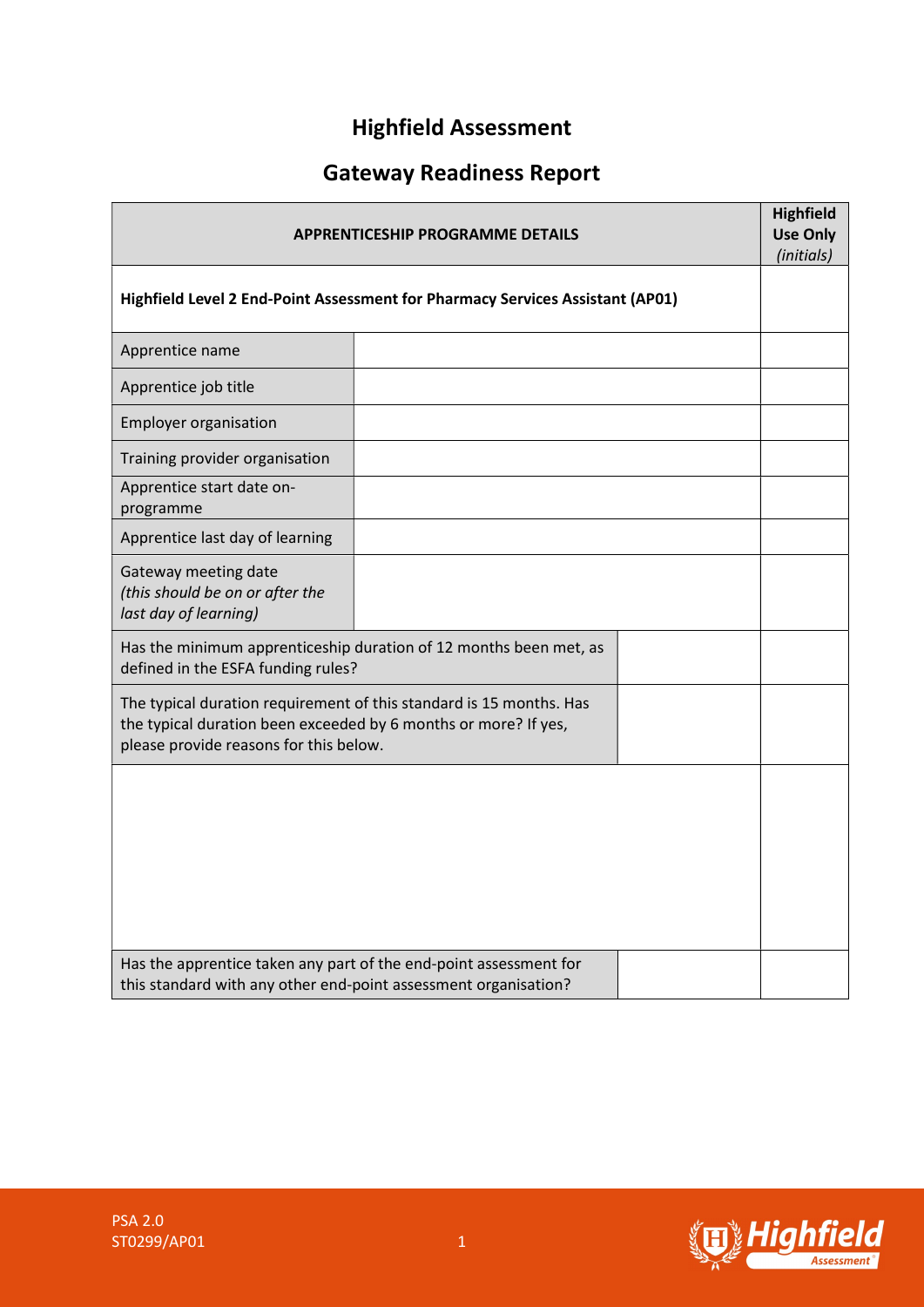| <b>PREREQUISITE REQUIREMENTS</b>         |                               |                                                                      |                                            |  |  |  |
|------------------------------------------|-------------------------------|----------------------------------------------------------------------|--------------------------------------------|--|--|--|
| Prerequisite<br>requirement              | Achieved by the<br>apprentice | <b>Evidence type provided</b><br>(e.g. PLR, certificate, screenshot) | <b>Highfield Use</b><br>Only<br>(initials) |  |  |  |
| Achieved English L1                      |                               |                                                                      |                                            |  |  |  |
| <b>Achieved Maths L1</b>                 |                               |                                                                      |                                            |  |  |  |
| Attempted English L2                     |                               |                                                                      |                                            |  |  |  |
| <b>Attempted Maths L2</b>                |                               |                                                                      |                                            |  |  |  |
| Completed their<br>Portfolio of Evidence |                               |                                                                      |                                            |  |  |  |

#### GATEWAY REVIEW

The gateway review should be completed by the employer, supported by the training provider, to record how the apprentice has met each of the standard subject areas. This can be discussed through a Q&A, and/or the apprentice may present evidence that can be reviewed during the meeting to show their achievement of the standard.

The employer, supported by the training provider, must agree that the apprentice is, in their view, competent in the role and therefore ready to undertake the end-point assessment. This should be recorded in the table below, along with any comments.

| <b>Standard area</b>                                            | Assessment<br>ready? | <b>Comments</b> |
|-----------------------------------------------------------------|----------------------|-----------------|
| Dispensing and supply of<br>medicines and medicinal<br>products |                      |                 |
| <b>Team work</b>                                                |                      |                 |
| Communication,<br>pharmacy law and ethics                       |                      |                 |
| <b>Person centred care</b>                                      |                      |                 |
| Health and safety in the<br>workplace                           |                      |                 |